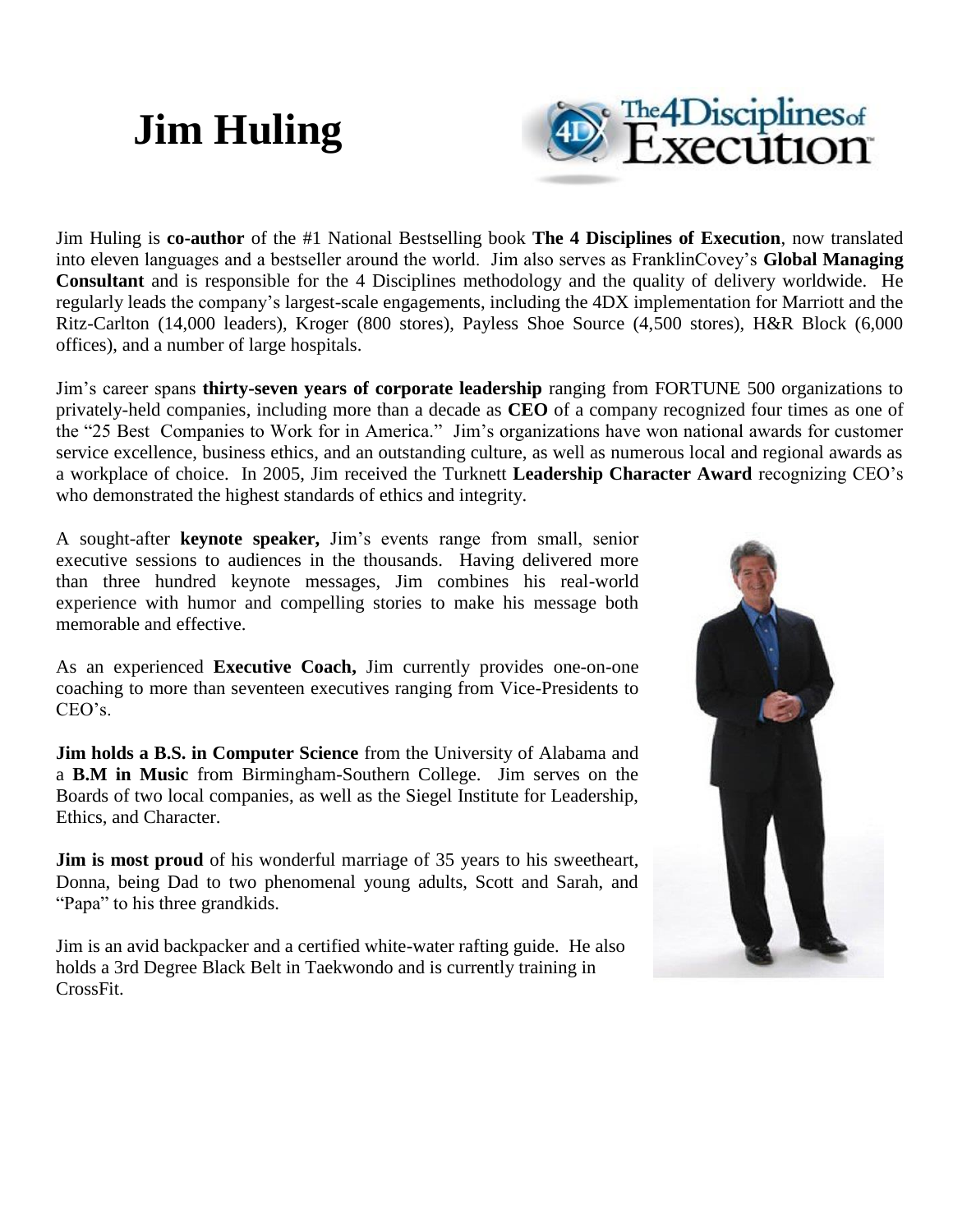

### **Keynote Excerpts**

http://www.youtube.com/user/4DXJimHuling



**Jim Huling Your Best Moment** 16 views 1 week ago

#### The 4 Disciplines of Execution



**Jim Huling Execution vs The Whirlwind** hu lim Hulinn A viewe



**Jim Huling Producing Results** by Jim Huling



**Jim Huling Changing Human Behavior** by Jim Huling



Jim Huling The Challenge of **Execution** hu lim Hulinn 2 views

Choose Your Lifel



WhoAreYou by Jim Huling

Challenge

by Jim Huling



**ThreeChoices** by Jim Huling



**PersonalVision** by Jim Huling



**DreamedOfBeing** by Jim Huling







Jim Huling The Power of Focus by Jim Huling



**Caught Up** by Jim Huling



by Jim Huling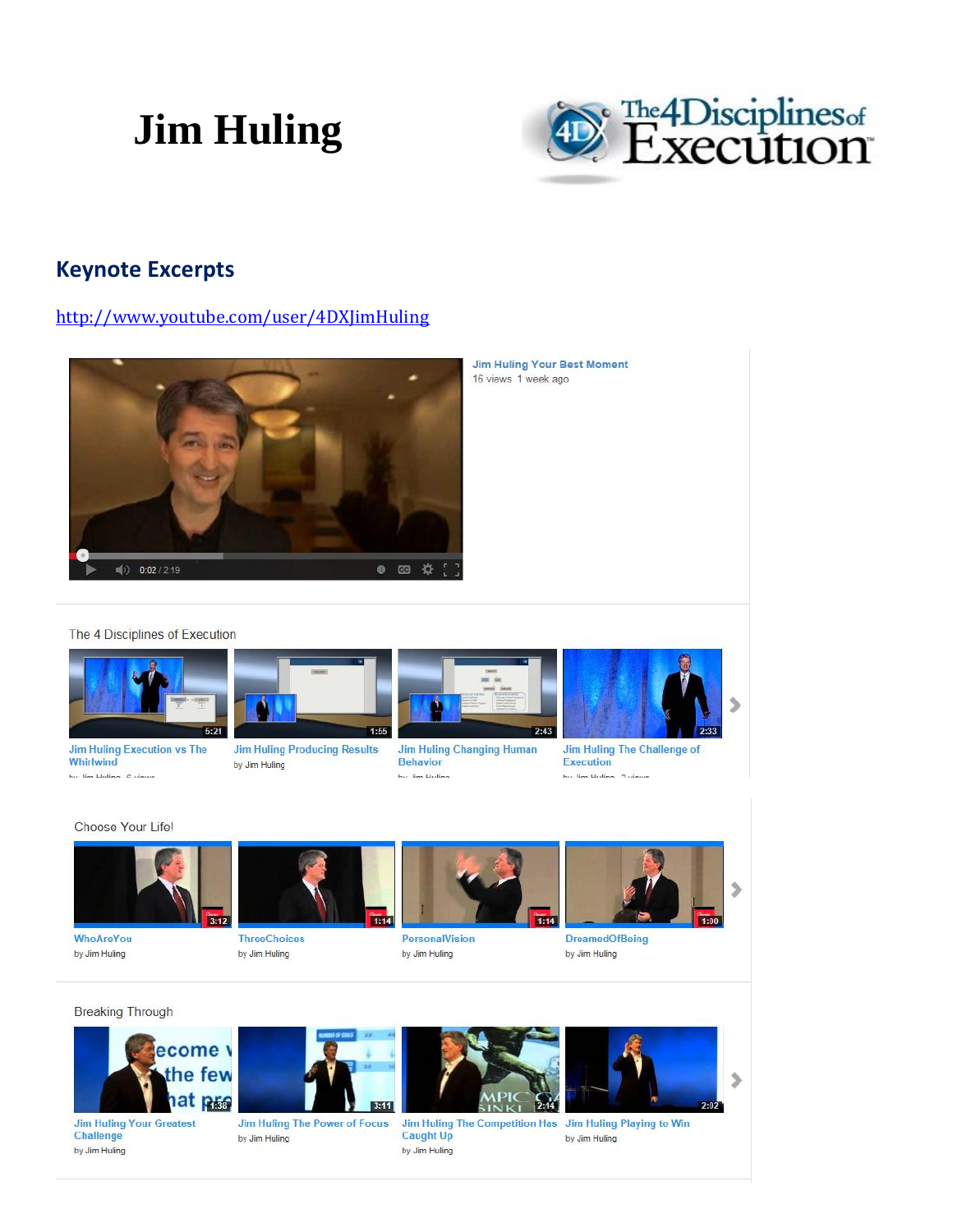

### **Audience Testimonials**

#### **What people are saying about Jim…**

"Just a quick note to thank you, again, for your outstanding presentation this morning! The fact the presentation was entertaining, on top of extremely educational, was great!

I completely concur with your philosophies and have been part of some exceptional leadership environments that benefited from similar approaches. In my experience, the most difficult part of such a transformation is to get senior leadership's commitment! It's very difficult for most people to relinquish control to the point of allowing such transformation to occur. And without senior leadership buy-in, you only find pockets of engaged employees within larger companies. That's been my quandary at Home Depot -- trying to execute initiatives to engage people's hearts and minds, when that's not valued by those above me in the organization.

All that whining aside, you've given me the encouragement to go back to the well and take some steps to at least see if I can help make a mini transformation occur within the leadership team that I'm a part of!

Thanks, again, for your insights Jim and best wishes for your continued success!!"

"As always, your comments were on target for our needs. I find you to be inspirational and genuine in your approach with an audience. Sharing one's personal perspective through stories is a sure fire way to capture an audience and bring home a point. I really appreciate your focus not only on professional growth but personal growth as well."

"Thanks for addressing the VIS IT Managers & Directors on the subject of Leadership. Your presentation was interesting, informative and provided an easy-to-understand framework for defining who we are, what values and principles are important to us and how we might improve. The main take-aways of your message were very compatible with the leadership topics planned for the conference and your eloquent presentation style kept the participants engaged throughout the session. Hope we get a chance to visit with you again soon."

"By far my favorite speaker. Jim relayed a powerful message in a humorous and personable way. I loved his energy."

"Inspirational Words from a Leader of True Excellence. Jim Huling captured everyone's attention as he invited us to listen to an inspirational story focused around the relationship he had built with his daughter Sarah. By doing so, he gave insight into the defining moment that changed his life, how he lives each day with purpose and then shared with us the greatest leadership secret of all. By creating a vision and mission for each role that he plays in life, Huling has been able to live each day to the fullest with no regrets. The bottom line: People want to be with people of excellence – wouldn't you?"

"I'm still smiling from your presentation this morning! Your talk was so inspirational and practical. I know you touched many people with your stories and advice. I especially appreciated the reminder of not missing out on any "chapters" in the lives of our children."

"It was indeed my pleasure to talk with you this morning at the Women in Technology meeting. Your presentation (and delivery) was profound and quite timely! I believe that you were in the right place at the right time, and I expect that you will receive upcoming notes from the attendees to describe how they acted on thoughts, dreams and aspirations as a result of listening to you!"

"Extraordinary speaker! Great insight and presentation; worth every minute of it!"